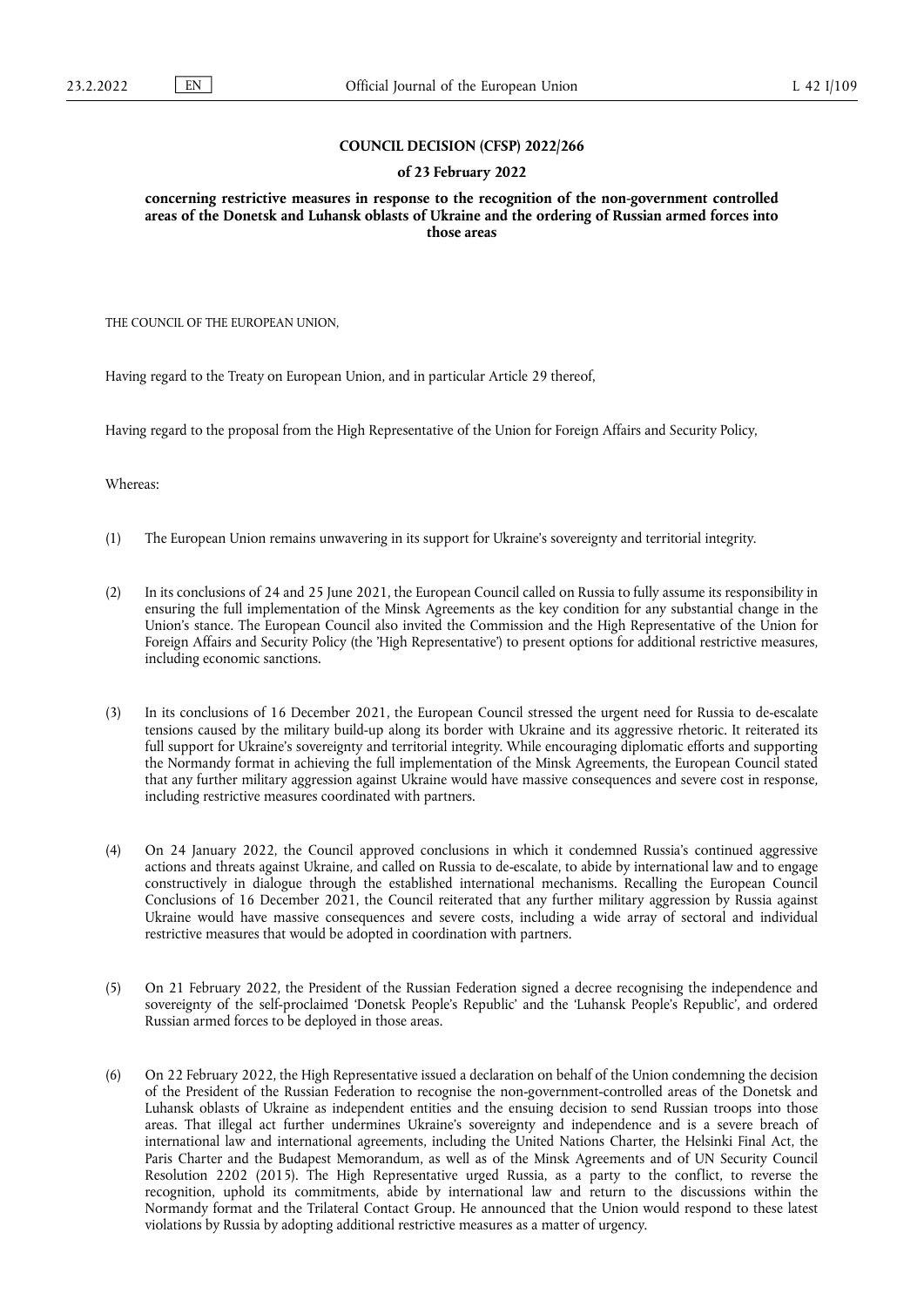- (7) In these circumstances, the Council considers that the import into the European Union of goods originating in the non-government controlled areas of the Donetsk and Luhansk oblasts of Ukraine should be prohibited, with the exception of goods having been granted a certificate of origin by the Government of Ukraine.
- (8) In addition, trade in goods and technology for use in certain sectors in the non-government controlled areas of the Donetsk and Luhansk Oblasts of Ukraine should be restricted. Services in the sectors of transport, telecommunications, energy or the prospecting, exploration and production of oil, gas and mineral resources, as well as services related to tourism activities in the non-government controlled areas of the Donetsk and Luhansk oblasts of Ukraine should be prohibited.
- (9) Further Union action is needed in order to implement certain measures,

HAS ADOPTED THIS DECISION:

## *Article 1*

1. The import into the Union of goods originating in the non-government controlled areas of Donetsk oblast in Ukraine or in the non-government controlled areas of Luhansk oblast in Ukraine shall be prohibited.

2. It shall be prohibited to provide, directly or indirectly, financing or financial assistance, as well as insurance and reinsurance, related to the import of goods originating in the non-government controlled areas of Donetsk oblast or in non-government controlled areas of Luhansk oblast.

## *Article 2*

The prohibitions set out in Article 1 shall not apply to goods originating in the non-government controlled areas referred to in Article 1 which have been made available for examination to, and have been controlled by, the Ukrainian authorities and which have been granted a certificate of origin by the Government of Ukraine.

## *Article 3*

The prohibitions set out in Article 1 shall be without prejudice to the execution until 24 May 2022 of contracts concluded before 23 February 2022 or of ancillary contracts necessary for the execution of such contracts, to be concluded and executed not later than 24 May 2022.

#### *Article 4*

It shall be prohibited to participate, knowingly and intentionally, in activities the object or effect of which is to circumvent the prohibitions laid down in Article 1.

#### *Article 5*

- 1. Any of the following shall be prohibited:
- (a) the acquisition of, or the extension of a participation in, real estate in the non-government controlled areas referred to in Article 1;
- (b) the acquisition of, or the extension of a participation in, entities in the non-government controlled areas referred to in Article 1, including the acquisition in full of such entities and the acquisition of shares therein, and the acquisition of other securities of a participating nature;
- (c) the granting of any financing to entities in the non-government controlled areas referred to in Article 1, or for the documented purpose of financing such entities;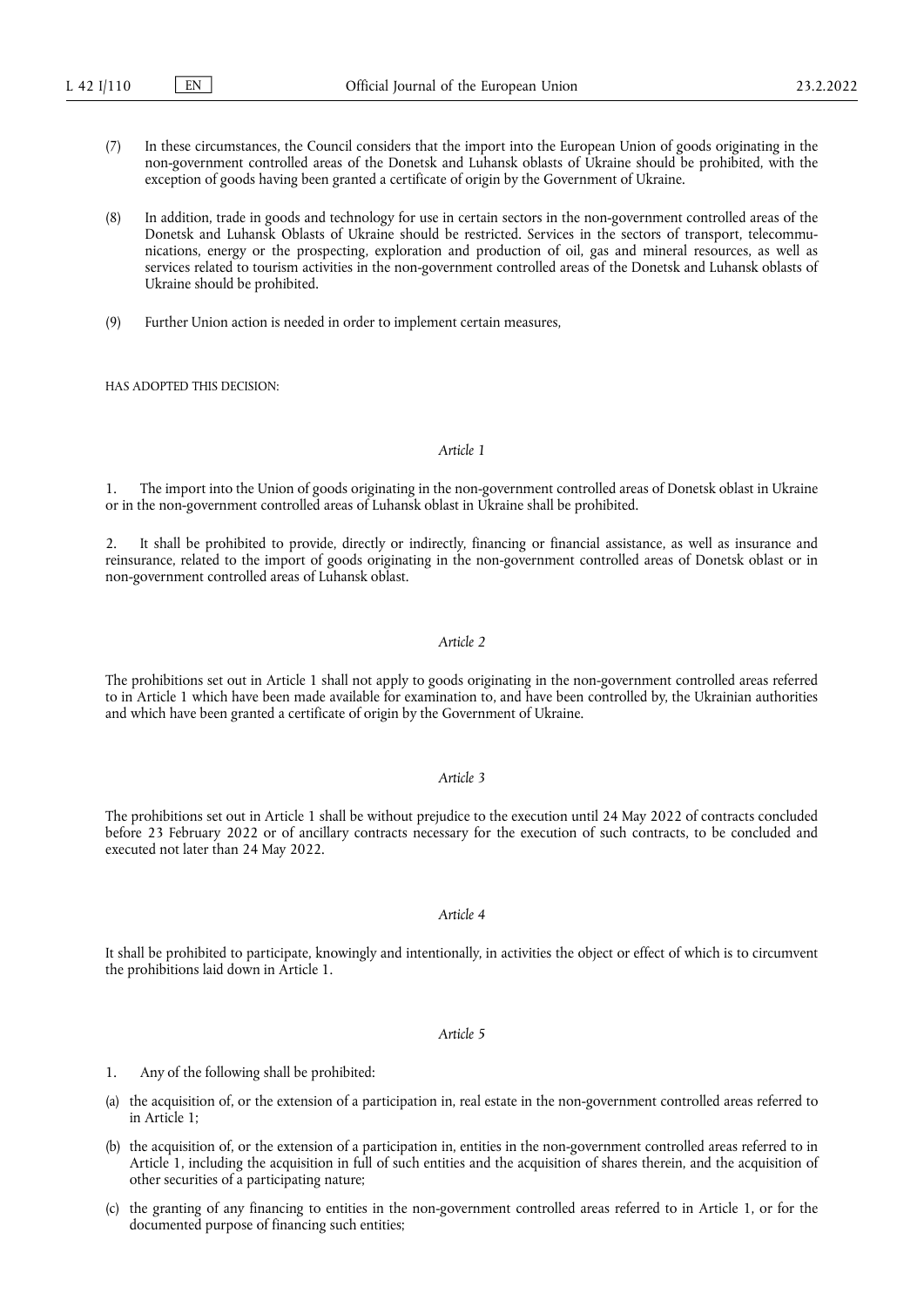- (d) the creation of any joint venture with entities in the non-government controlled areas referred to in Article 1; and,
- (e) the provision of investment services directly related to the activities referred to in points (a) to (d) of this paragraph.
- 2. The prohibitions in paragraph 1 shall:
- (a) be without prejudice to the execution of an obligation from contracts concluded before 23 February 2022; and,
- (b) not prevent the extension of a participation, if such extension is an obligation under a contract concluded before 24 February 2022.

It shall be prohibited to participate, knowingly or intentionally, in activities the object or effect of which is to circumvent the prohibitions referred to in paragraph 1.

4. The prohibitions and restrictions set out in this Article shall not apply to the conduct of legitimate business with entities outside the non-government controlled areas referred to in Article 1, provided the related investments are not destined to entities in the non-government controlled areas referred to in Article 1.

## *Article 6*

1. It shall be prohibited to sell, supply, transfer, or export goods or technology by nationals of Member States, or from the territories of Member States, or using vessels or aircraft under the jurisdiction of Member States, whether or not originating in their territories,

- (a) to any natural or legal person, entity or body in the non-government controlled areas referred to in Article 1; or,
- (b) for use in the non-government controlled areas referred to in Article 1,

in any of the following sectors:

- (i) transport;
- (ii) telecommunications;
- (iii) energy; and
- (iv) the prospecting, exploration and production of oil, gas and mineral resources.
- 2. The provision of:
- (a) technical assistance or training and other services related to the goods and technology in the sectors referred to in paragraph 1;
- (b) financing or financial assistance for any sale, supply, transfer or export of goods or technology in the sectors referred to in paragraph 1, or for the provision of related technical assistance or training,

shall be prohibited.

3. It shall be prohibited to participate, knowingly or intentionally, in activities the object or effect of which is to circumvent the prohibitions set out in paragraphs 1 and 2.

4. The Union shall take the necessary measures in order to determine the relevant items to be covered by this Article.

# *Article 7*

It shall be prohibited to provide technical assistance, or brokering, construction or engineering services directly relating to infrastructure in the non-government controlled areas referred to in Article 1 in the sectors referred to in Article 6(1), independently of the origin of the goods or technology.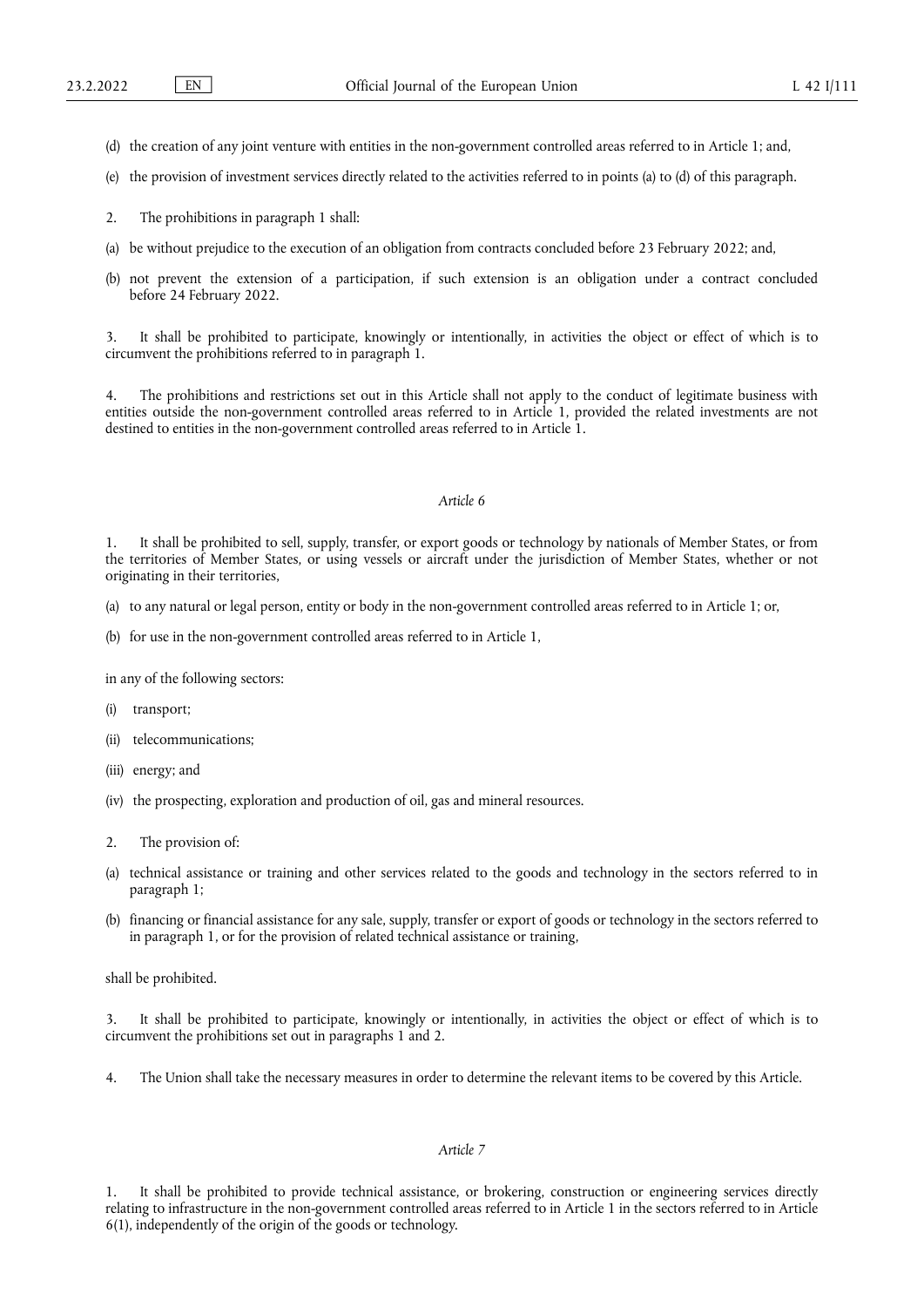2. The prohibitions in paragraph 1 shall be without prejudice to the execution, until 24 August 2022 of contracts concluded before 23 February 2022, or ancillary contracts necessary for the execution of such contracts.

It shall be prohibited to participate, knowingly or intentionally, in activities the object or effect of which is to circumvent the prohibitions referred to in paragraphs 1 and 2.

#### *Article 8*

1. The competent authorities may grant an authorisation in relation to the activities referred to in Articles 5(1), 6(2) and 7(1), and in respect of the goods and technology referred to in Article 6(1), provided that they are:

- (a) necessary for official purposes of consular missions or international organisations enjoying immunities in accordance with international law located in the non-government controlled areas referred to in Article 1; or,
- (b) related to projects exclusively in support of hospitals or other public health institutions providing medical services or civilian education facilities located in the non-government controlled areas referred to in Article 1, or

(c) appliances or equipment for medical use.

2. The competent authorities may also grant, under such terms and conditions as they deem appropriate, an authorisation for a transaction in relation to the activities referred to in Article 5(1), provided that the transaction is for the purpose of maintenance in order to ensure the safety of existing infrastructure.

3. The competent authorities may also grant an authorisation in relation to the goods and technology referred to in Article 6(1) and to the activities referred to in Article 6(2) and Article 7, where the sale, supply, transfer or export of the items or the carrying out of those activities is necessary for the urgent prevention or mitigation of an event likely to have a serious and significant impact on human health and safety, including the safety of existing infrastructure, or on the environment. In duly justified cases of emergency, the sale, supply, transfer or export may proceed without prior authorisation provided that the exporter notifies the competent authority within five working days after the sale, supply, transfer or export has taken place, providing details about the relevant justification for the sale, supply, transfer or export without prior authorisation.

The Commission and the Member States shall inform each other of the measures taken under this paragraph and share any other relevant information at their disposal.

## *Article 9*

1. It shall be prohibited to provide services directly related to tourism activities in the non-government controlled areas referred to in Article 1, by nationals of Member States, or from the territories of Member States, or using vessels or aircraft under the jurisdiction of Member States.

2. The prohibitions set out in paragraph 1 shall be without prejudice to the execution, until 24 August 2022 of contracts concluded before 23 February 2022, or ancillary contracts necessary for the execution of such contracts.

It shall be prohibited to participate, knowingly or intentionally, in activities the object or effect of which is to circumvent the prohibitions referred to in paragraph 1.

### *Article 10*

This Decision shall enter into force on the day following that of its publication in the *Official Journal of the European Union*.

This Decision shall apply until 24 February 2023.